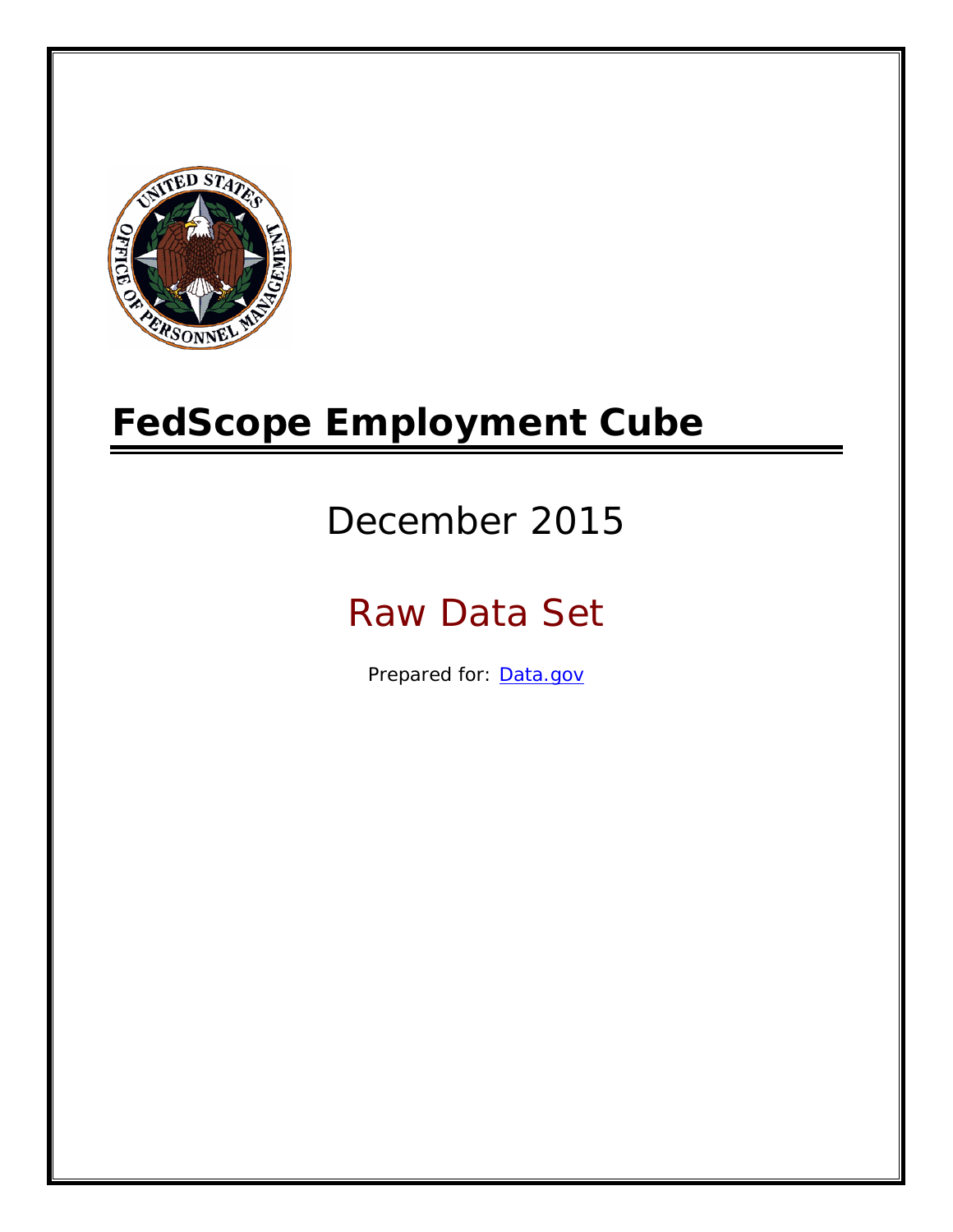FedScope Employment Cube (December 2015)

**Raw Data Set** (http://www.data.gov/)



# **Table of Contents**

| 1.1<br><b>Purpose</b><br>1.2<br><b>Scope</b>          | 3<br>3<br>3    |
|-------------------------------------------------------|----------------|
|                                                       |                |
|                                                       |                |
| <b>RAW DATA SET FILE</b><br>$\overline{2}$            |                |
| 2.1 FACTDATA                                          | 3              |
| <b>DIMENSION TRANSLATIONS FILES</b><br>3              | 5              |
| 3.1<br>Agency                                         | 5              |
| Location<br>3.2                                       | 6              |
| 3.3<br>Age                                            | 6              |
| 3.4<br><b>Education Level</b>                         | $\overline{7}$ |
| 3.5<br><b>General Schedule &amp; Equivalent Grade</b> | 8              |
| 3.6<br><b>Length of Service</b>                       | 8              |
| 3.7<br>Occupation                                     | 9              |
| 3.8<br><b>Occupation Category</b>                     | 9              |
| Pay Plan & Grade<br>3.9                               | 10             |
| 3.10<br><b>Salary Level</b>                           | 10             |
| 3.11<br><b>STEM Occupations</b>                       | 11             |
| 3.12 Supervisory Status                               | 11             |
| 3.13 Type of Appointment                              | 12             |
| 3.14 Work Schedule                                    | 12             |
| 3.15<br><b>Work Status</b>                            | 13             |
| 3.16 Date                                             | 13             |
| 3.17 Employment                                       | 14             |
| 3.18 Average Salary                                   | 14             |
| 3.19<br><b>Average Length of Service</b>              | 14             |
| <b>DATA DEFINITIONS</b><br>4                          | 15             |
| 4.1<br>Agency                                         | 15             |
| 4.2<br>Location                                       | 15             |
| 4.3<br>Age                                            | 15             |
| <b>Education Level</b><br>4.4                         | 15             |
| 4.5<br><b>General Schedule &amp; Equivalent Grade</b> | 15             |
| <b>Length of Service</b><br>4.6                       | 15             |
| 4.7<br>Occupation                                     | 15             |
| 4.8<br><b>Occupation Category</b>                     | 15             |
| 4.9<br>Pay Plan & Grade                               | 16             |
| 4.10<br><b>Salary Level</b>                           | 16             |
| 4.11<br><b>STEM Occupations</b>                       | 16             |
| 4.12<br><b>Supervisory Status</b>                     | 16             |
| 4.13<br><b>Type of Appointment</b>                    | 16             |
| <b>Work Schedule</b><br>4.14                          | 16             |

Source: FedScope (https://www.fedscope.opm.gov/) 1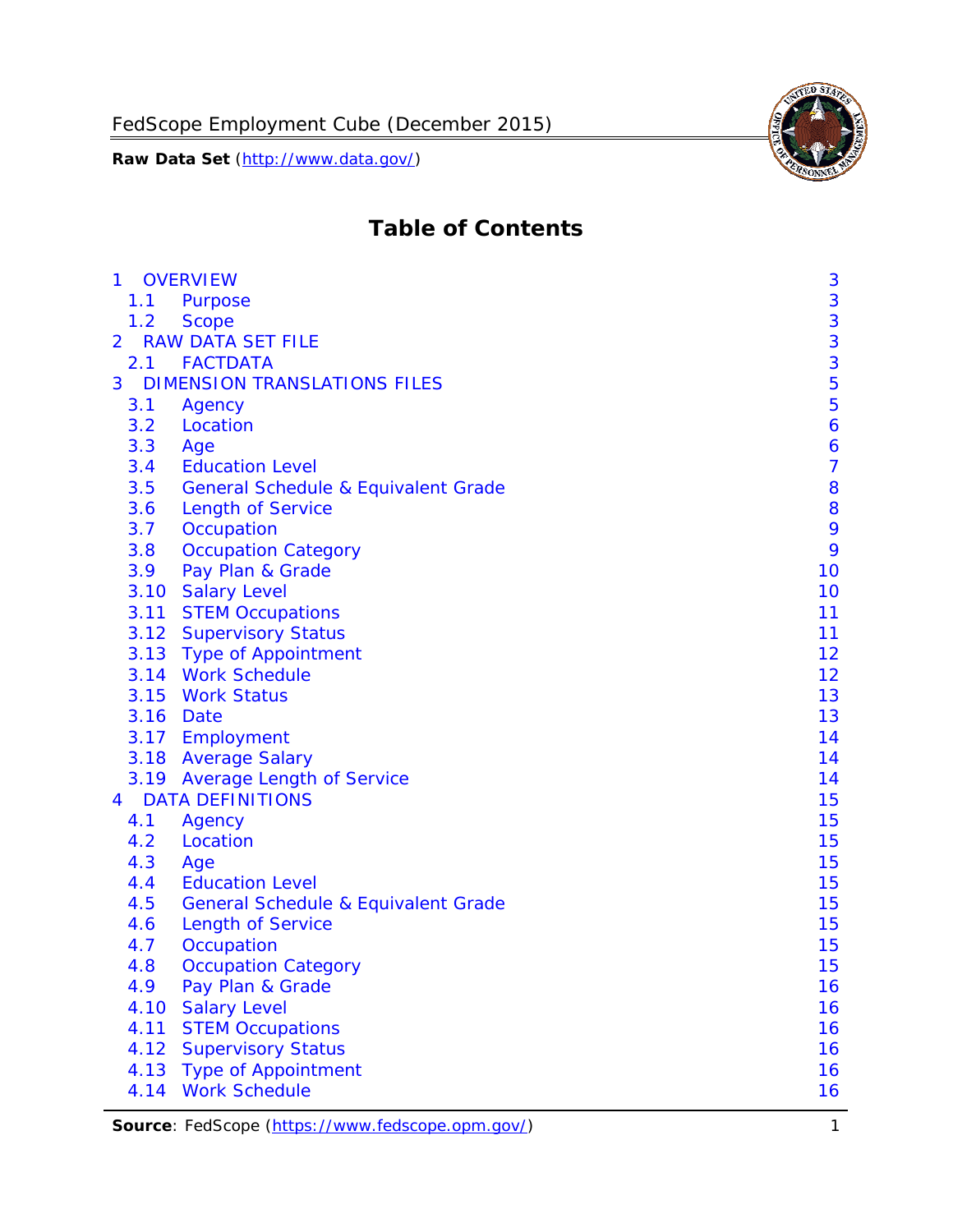FedScope Employment Cube (December 2015)

**Raw Data Set** (http://www.data.gov/)

|               | 4.15 Work Status                                    | 16 |
|---------------|-----------------------------------------------------|----|
|               | 4.16 Date                                           | 16 |
|               | 4.17 Employment                                     | 17 |
|               | 4.18 Average Salary                                 | 17 |
|               | 4.19 Average Length of Service                      | 17 |
|               | 5 APPENDIX                                          | 18 |
| 5.1           | SAS Program to Read Raw Data Sets for Data Analysis | 18 |
| $5.2^{\circ}$ | <b>FedScope General Public Web Site</b>             | 18 |

# **Listing of Tables**

| Table 2.1: FACTDATA.TXT Record Layout   | 4  |
|-----------------------------------------|----|
| Table 3.1: DTagy.txt Record Layout      | 5  |
| Table 3.2: DTloc.txt Record Layout      | 6  |
| Table 3.3: DTagelvl.txt Record Layout   | 6  |
| Table 3.4: DTedlvl.txt Record Layout    | 7  |
| Table 3.5: DTgsegrd.txt Record Layout   | 8  |
| Table 3.6: DTIoslvI.txt Record Layout   | 8  |
| Table 3.7: DTocc.txt Record Layout      | 9  |
| Table 3.8: DTpatco.txt Record Layout    | 9  |
| Table 3.9: DTppgrd.txt Record Layout    | 10 |
| Table 3.10: DTsallvl.txt Record Layout  | 10 |
| Table 3.11: DTstemocc.txt Record Layout | 11 |
| Table 3.12: DTsuper.txt Record Layout   | 11 |
| Table 3.13: DTtoa.txt Record Layout     | 12 |
| Table 3.14: DTwrksch.txt Record Layout  | 12 |
| Table 3.15: DTwkstat.txt Record Layout  | 13 |
| Table 3.16: DTdate.txt Record Layout    | 13 |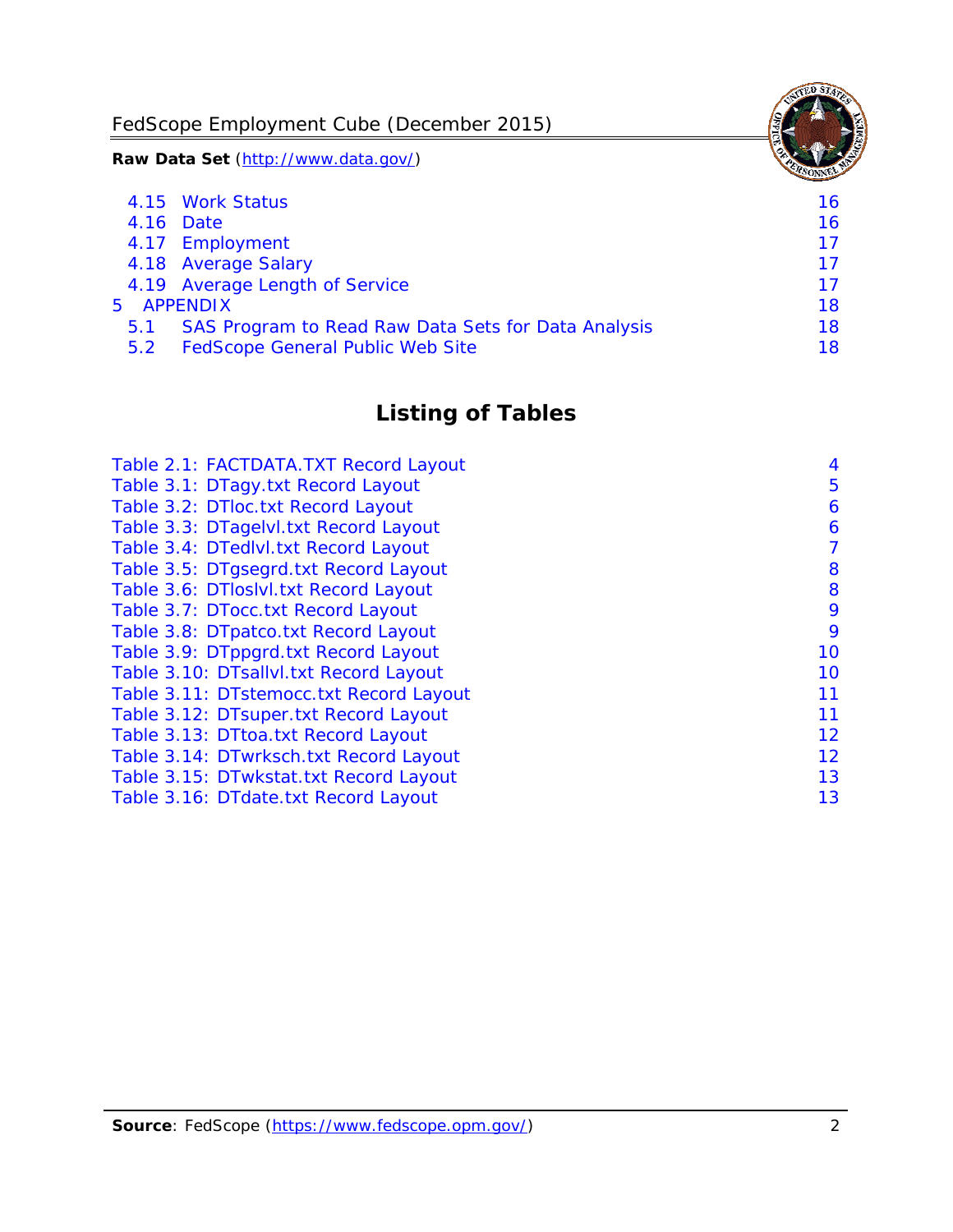# <span id="page-3-0"></span>**1 OVERVIEW**

#### *1.1 Purpose*

<span id="page-3-1"></span>The purpose of this raw data set is to increase public access to high value, machine readable datasets generated by the U.S. Office of Personnel Management. The FedScope Employment Cube data sets are available via [Data.gov](http://www.data.gov/).

## <span id="page-3-2"></span>*1.2 Scope*

The scope of this raw data set includes data elements used in the creation of the FedScope Employment Cube [\(https://www.fedscope.opm.gov/\)](https://www.fedscope.opm.gov/). **NOTE**: Starting in FY 2010, the OPM Statistical Data Mart (SDM) is the source for all FedScope data. The SDM is processed data from the Enterprise Human Resources Integration (EHRI) data warehouse. Data is processed on a quarterly basis (i.e. March, June, September and December).

# <span id="page-3-3"></span>**2 RAW DATA SET FILE**

# <span id="page-3-4"></span>*2.1 FACTDATA*

This "**delimited**" (comma separated value (**CSV**)) raw data set provides employee population data as of December 2015. Each column value is separated by a "**comma**" from the next column's value and each row starts a new record. Each record contains 20 data elements. The record layout for FACTDATA.TXT is depicted in [Table 2.1](#page-4-1) below:

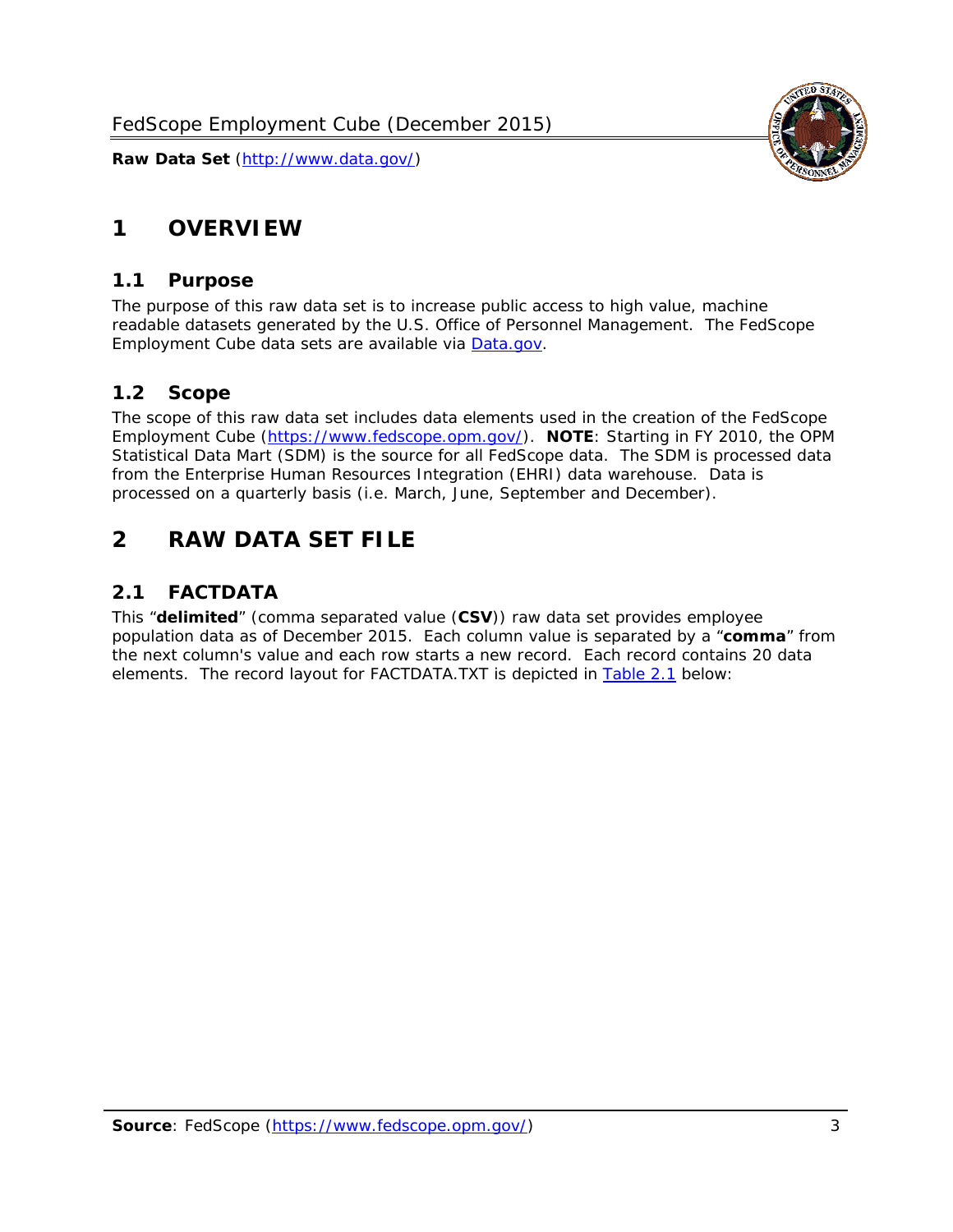

<span id="page-4-1"></span><span id="page-4-0"></span>

| Data<br><b>Column</b> | <b>DATA ELEMENT NAME</b>            | <b>CSV</b><br><b>Column</b><br><b>Name</b> | <b>CSV</b><br><b>Column</b><br><b>Format</b> |
|-----------------------|-------------------------------------|--------------------------------------------|----------------------------------------------|
| 1                     | Agency                              | <b>AGYSUB</b>                              | <b>TEXT</b>                                  |
| $\overline{2}$        | Location                            | <b>LOC</b>                                 | <b>TEXT</b>                                  |
| 3                     | Age                                 | <b>AGELVL</b>                              | <b>TEXT</b>                                  |
| 4                     | <b>Education Level</b>              | <b>EDLVL</b>                               | <b>TEXT</b>                                  |
| 5                     | General Schedule & Equivalent Grade | <b>GSEGRD</b>                              | <b>TEXT</b>                                  |
| 6                     | Length of Service                   | <b>LOSLVL</b>                              | <b>TEXT</b>                                  |
| 7                     | Occupation                          | <b>OCC</b>                                 | <b>TEXT</b>                                  |
| 8                     | <b>Occupation Category</b>          | <b>PATCO</b>                               | <b>TEXT</b>                                  |
| 9                     | Pay Plan & Grade                    | <b>PPGRD</b>                               | <b>TEXT</b>                                  |
| 10                    | Salary Level                        | <b>SALLVL</b>                              | <b>TEXT</b>                                  |
| 11                    | <b>STEM Occupations</b>             | <b>STEMOCC</b>                             | TEXT                                         |
| 12                    | <b>Supervisory Status</b>           | <b>SUPERVIS</b>                            | <b>TEXT</b>                                  |
| 13                    | Type of Appointment                 | <b>TOA</b>                                 | TEXT                                         |
| 14                    | Work Schedule                       | <b>WORKSCH</b>                             | <b>TEXT</b>                                  |
| 15                    | Work Status                         | <b>WORKSTAT</b>                            | TEXT                                         |
| 16                    | Date (e.g. 201512)                  | <b>DATECODE</b>                            | <b>TEXT</b>                                  |
| 17                    | Employment                          | <b>EMPLOYMENT</b>                          | <b>NUMERIC</b>                               |
| 18                    | Average Salary                      | <b>SALARY</b>                              | <b>NUMERIC</b>                               |
| 19                    | Average Length of Service           | LOS                                        | <b>NUMERIC</b>                               |
|                       | <b>Total Records: 2,053,019</b>     |                                            |                                              |

#### **Table 2.1: FACTDATA.TXT Record Layout**

**NOTE**: If importing this table (data set) into Excel, change the "column data format" for columns 1-17 from "General" to "Text". Columns 18-20 can be imported as "General" data format. In Excel, the "General" data format converts numeric values to numbers. Columns 1-17 are TEXT fields; Columns 18-20 are NUMERIC fields.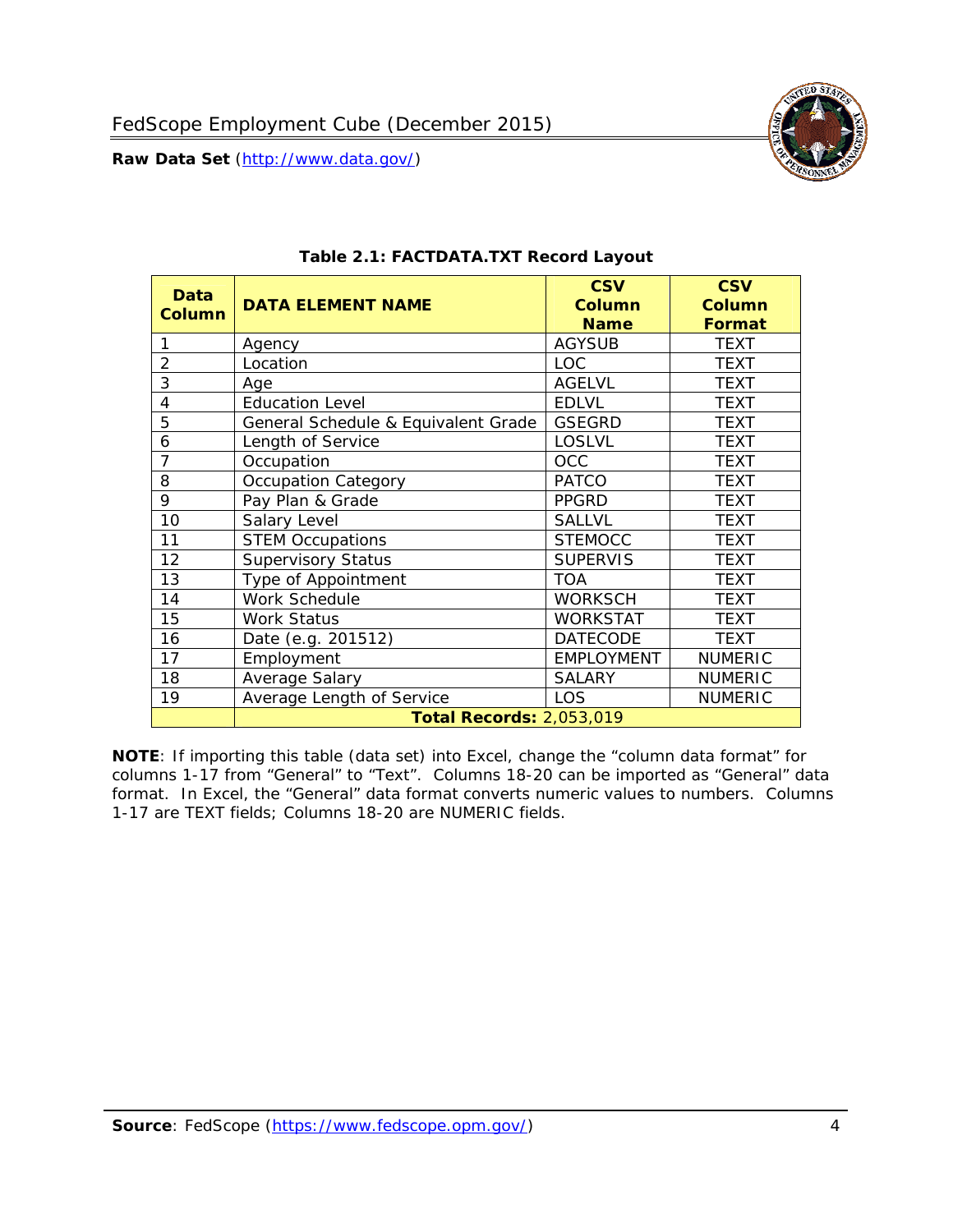

# <span id="page-5-0"></span>**3 DIMENSION TRANSLATIONS FILES**

#### <span id="page-5-1"></span>*3.1 Agency*

<span id="page-5-3"></span><span id="page-5-2"></span>This "**delimited**" (comma separated value (**CSV**)) data file provides translations for the agency data element contained in the employee population data file (FACTDATA.TXT). See [Table 2.1.](#page-4-1) Each column value is separated by a "**comma**" from the next column's value and each row starts a new record. Each record contains 6 data elements. The record layout for DTagy.txt is depicted in [Table 3.1](#page-5-3) below:

| Data<br>Column            | <b>DATA ELEMENT NAME</b>       | <b>CSV</b><br><b>Column</b><br><b>Name</b> | <b>CSV</b><br>Column<br><b>Format</b> |
|---------------------------|--------------------------------|--------------------------------------------|---------------------------------------|
|                           | Agency Type                    | <b>AGYTYP</b>                              | <b>TEXT</b>                           |
| 2                         | <b>Agency Type Translation</b> | <b>AGYTYPT</b>                             | <b>TEXT</b>                           |
| 3                         | Agency                         | AGY                                        | <b>TEXT</b>                           |
|                           | <b>Agency Translation</b>      | <b>AGYT</b>                                | <b>TEXT</b>                           |
| -5                        | Agency Sub element             | <b>AGYSUB</b>                              | <b>TEXT</b>                           |
|                           | Agency Sub element Translation | <b>AGYSUBT</b>                             | <b>TEXT</b>                           |
| <b>Total Records: 526</b> |                                |                                            |                                       |

#### **Table 3.1: DTagy.txt Record Layout**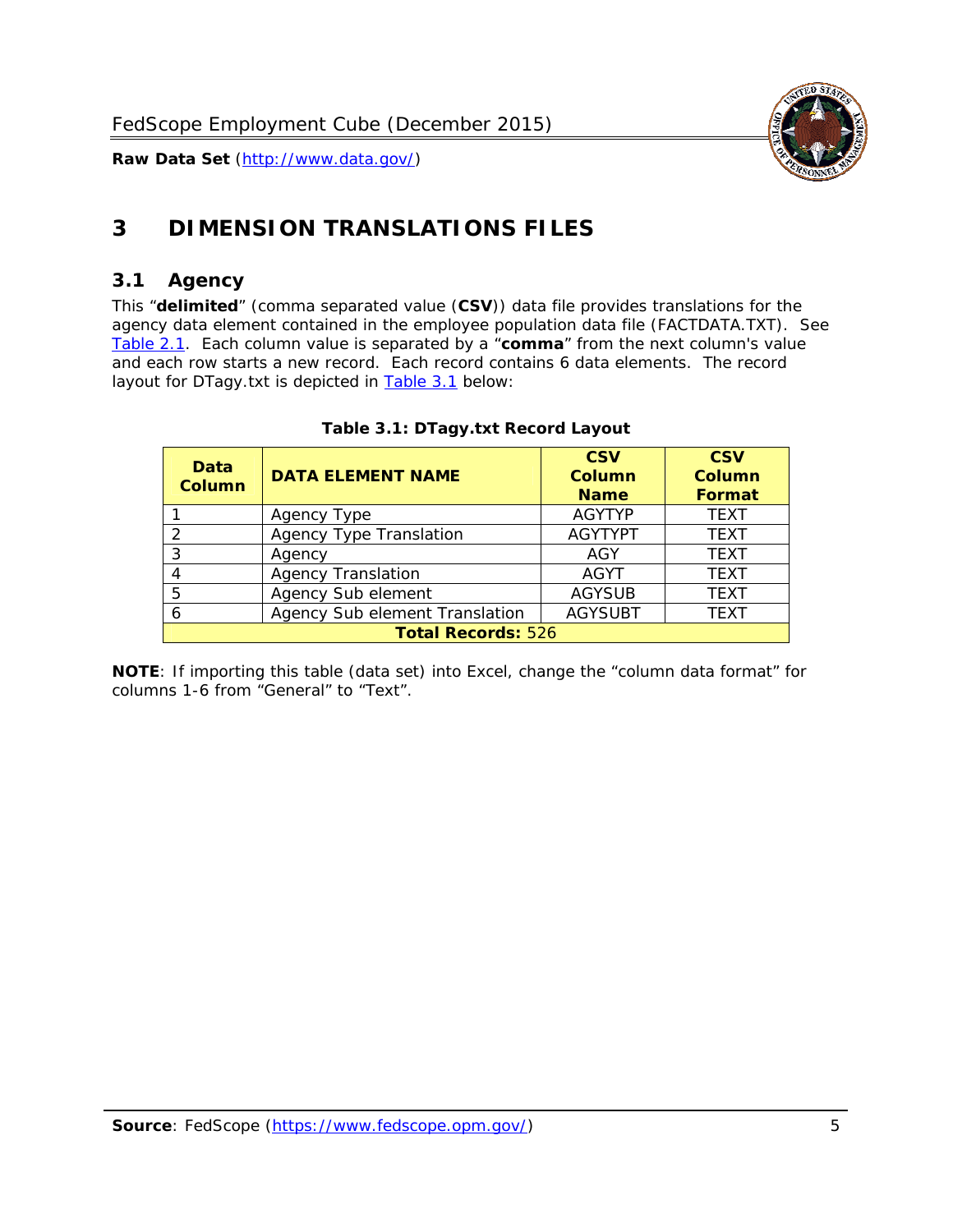

#### <span id="page-6-0"></span>*3.2 Location*

<span id="page-6-4"></span><span id="page-6-2"></span>This "**delimited**" (comma separated value (**CSV**)) data file provides translations for the location data element contained in the employee population data file (FACTDATA.TXT). See [Table 2.1.](#page-4-1) Each column value is separated by a "**comma**" from the next column's value and each row starts a new record. Each record contains 4 data elements. The record layout for DTloc.txt is depicted in [Table 3.2](#page-6-4) below:

| Data<br><b>Column</b>     | <b>DATA ELEMENT NAME</b>         | <b>CSV</b><br>Column<br><b>Name</b> | <b>CSV</b><br><b>Column</b><br><b>Format</b> |
|---------------------------|----------------------------------|-------------------------------------|----------------------------------------------|
|                           | Location Type                    | <b>LOCTYP</b>                       | <b>TEXT</b>                                  |
|                           | Location Type Translation        | <b>LOCTYPT</b>                      | <b>TEXT</b>                                  |
| ⌒                         | State/Country                    | <b>LOC</b>                          | <b>TFXT</b>                                  |
|                           | <b>State/Country Translation</b> | LOCT                                | <b>TFXT</b>                                  |
| <b>Total Records: 224</b> |                                  |                                     |                                              |

#### **Table 3.2: DTloc.txt Record Layout**

**NOTE**: If importing this table (data set) into Excel, change the "column data format" for columns 1-4 from "General" to "Text".

#### <span id="page-6-1"></span>*3.3 Age*

<span id="page-6-5"></span><span id="page-6-3"></span>This "**delimited**" (comma separated value (**CSV**)) data file provides translations for the age data element contained in the employee population data file (FACTDATA.TXT). See [Table](#page-4-1) [2.1](#page-4-1). Each column value is separated by a "**comma**" from the next column's value and each row starts a new record. Each record contains 2 data elements. The record layout for DTagelvl.txt is depicted in **[Table 3.3](#page-6-5)** below:

| Data<br><b>Column</b>    | <b>DATA ELEMENT NAME</b> | <b>CSV</b><br>Column<br><b>Name</b> | <b>CSV</b><br>Column<br><b>Format</b> |
|--------------------------|--------------------------|-------------------------------------|---------------------------------------|
|                          | Aae                      | AGFI VI                             | TFXT                                  |
|                          | Age Translation          | AGFI VI T                           | TFXT                                  |
| <b>Total Records: 12</b> |                          |                                     |                                       |

#### **Table 3.3: DTagelvl.txt Record Layout**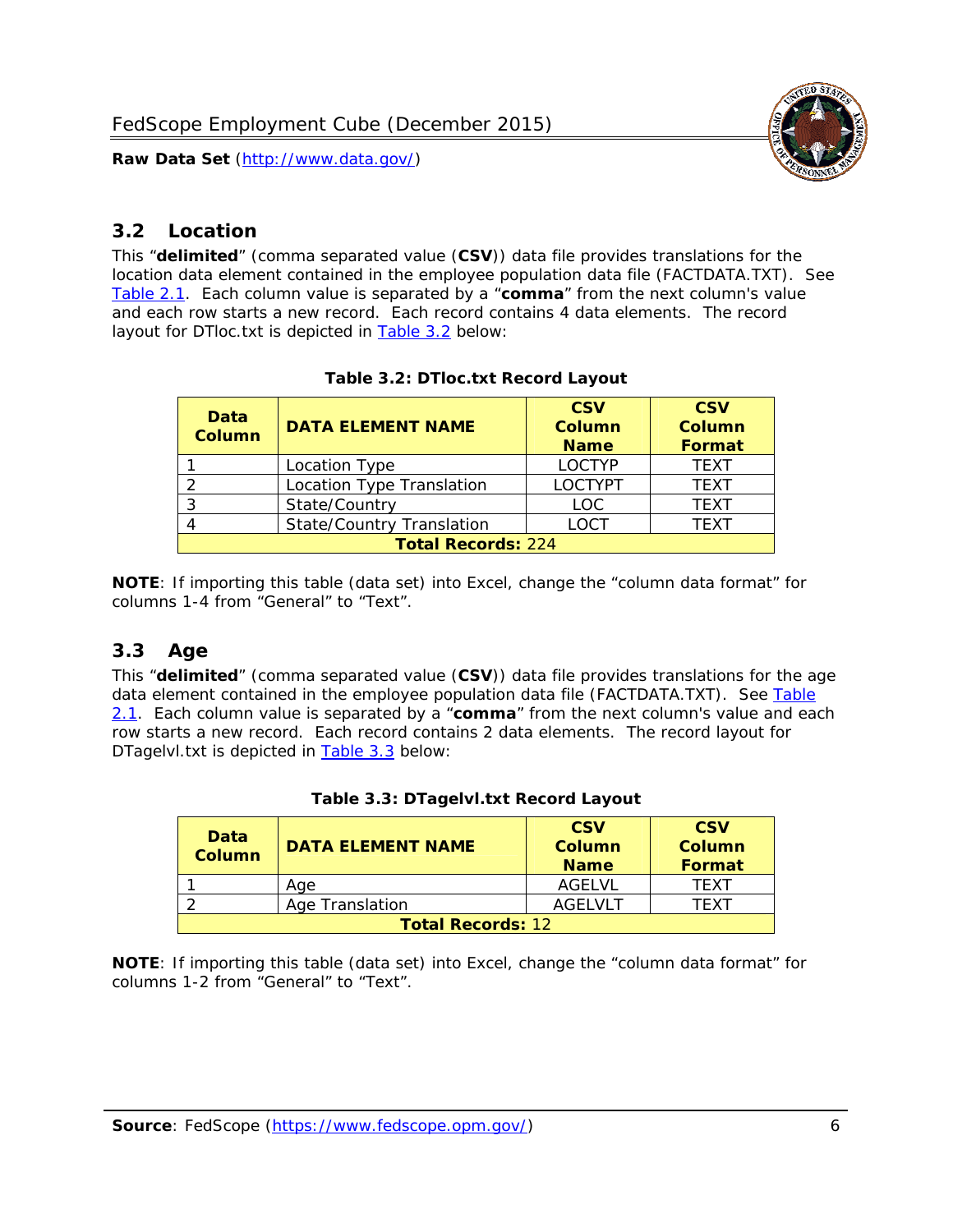

### <span id="page-7-0"></span>*3.4 Education Level*

<span id="page-7-2"></span><span id="page-7-1"></span>This "**delimited**" (comma separated value (**CSV**)) data file provides translations for the education level data element contained in the employee population data file (FACTDATA.TXT). See [Table 2.1](#page-4-1). Each column value is separated by a "**comma**" from the next column's value and each row starts a new record. Each record contains 4 data elements. The record layout for DTedlvl.txt is depicted in [Table 3.4](#page-7-2) below:

| Data<br><b>Column</b>    | <b>DATA ELEMENT NAME</b>           | <b>CSV</b><br><b>Column</b><br><b>Name</b> | <b>CSV</b><br><b>Column</b><br><b>Format</b> |
|--------------------------|------------------------------------|--------------------------------------------|----------------------------------------------|
|                          | <b>Education Level Type</b>        | <b>EDLVLTYP</b>                            | <b>TEXT</b>                                  |
|                          | Education Level Type Translation   | <b>EDLVLTYPT</b>                           | <b>TEXT</b>                                  |
|                          | <b>Education Level</b>             | <b>EDLVL</b>                               | <b>TEXT</b>                                  |
|                          | <b>Education Level Translation</b> | <b>EDLVLT</b>                              | <b>TEXT</b>                                  |
| <b>Total Records: 24</b> |                                    |                                            |                                              |

#### **Table 3.4: DTedlvl.txt Record Layout**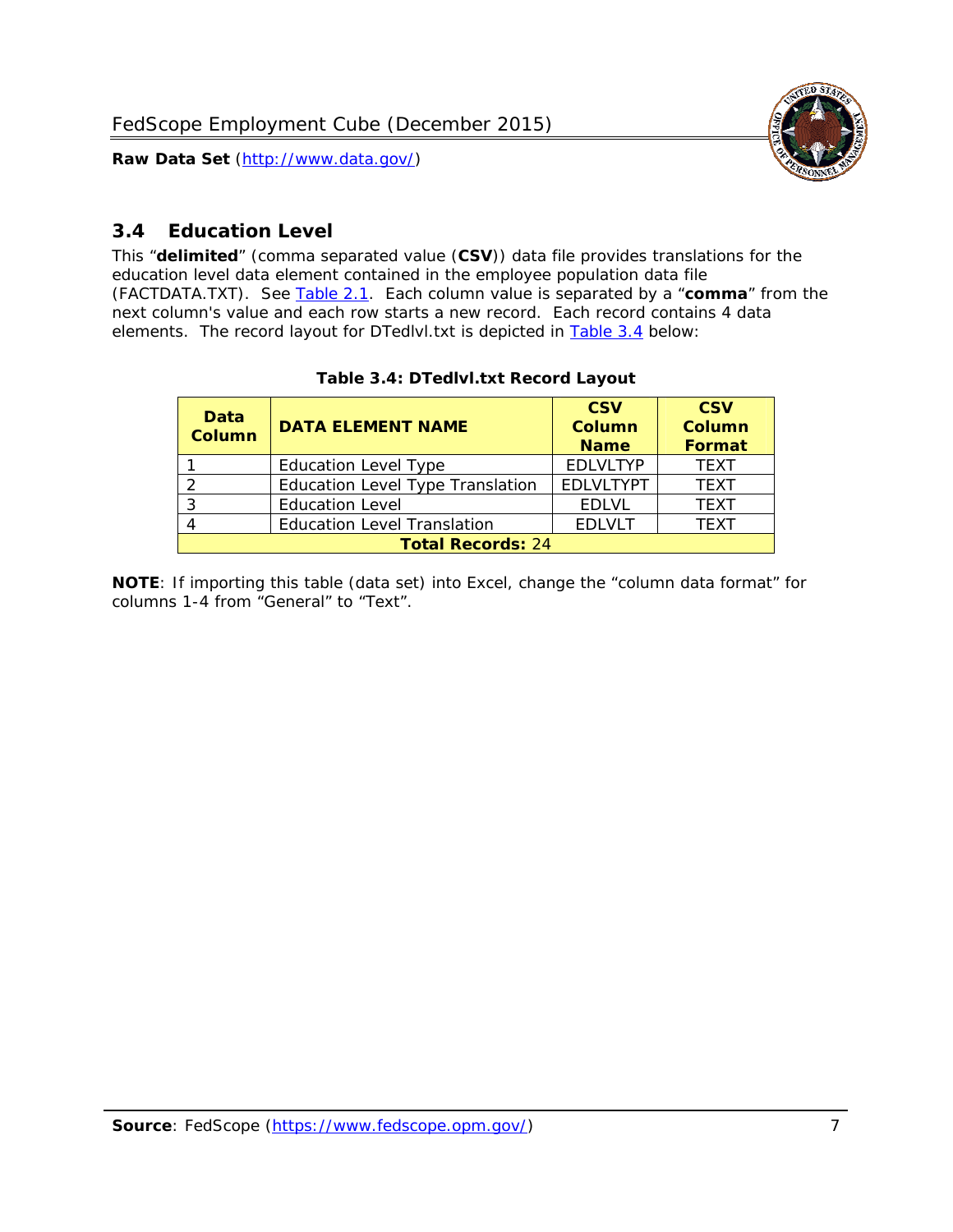<span id="page-8-0"></span>

This "**delimited**" (comma separated value (**CSV**)) data file provides translations for the general schedule & equivalent grade data element contained in the employee population data file (FACTDATA.TXT). See [Table 2.1](#page-4-1). Each column value is separated by a "**comma**" from the next column's value and each row starts a new record. Each record contains 1 data element. The record layout for DTgsegrd.txt is depicted in [Table 3.5](#page-8-4) below:

#### **Table 3.5: DTgsegrd.txt Record Layout**

<span id="page-8-4"></span><span id="page-8-2"></span>

| Data<br>Column           | <b>DATA ELEMENT NAME</b>            | <b>CSV</b><br>Column<br><b>Name</b> | <b>CSV</b><br>Column<br><b>Format</b> |
|--------------------------|-------------------------------------|-------------------------------------|---------------------------------------|
|                          | General Schedule & Equivalent Grade | GSFGRD                              | <b>TFXT</b>                           |
| <b>Total Records: 17</b> |                                     |                                     |                                       |

**NOTE**: If importing this table (data set) into Excel, change the "column data format" for column 1-from "General" to "Text".

#### <span id="page-8-1"></span>*3.6 Length of Service*

<span id="page-8-5"></span>This "**delimited**" (comma separated value (**CSV**)) data file provides translations for the length of service data element contained in the employee population data file (FACTDATA.TXT). See [Table 2.1](#page-4-1). Each column value is separated by a "**comma**" from the next column's value and each row starts a new record. Each record contains 2 data elements. The record layout for DTloslvl.txt is depicted in [Table 3.6](#page-8-5) below:

<span id="page-8-3"></span>

| Data<br><b>Column</b>    | <b>DATA ELEMENT NAME</b>      | <b>CSV</b><br><b>Column</b><br><b>Name</b> | <b>CSV</b><br>Column<br>Format |
|--------------------------|-------------------------------|--------------------------------------------|--------------------------------|
|                          | Length of Service             | LOSLVL                                     | TFXT                           |
|                          | Length of Service Translation | LOSI VLT                                   | TFXT                           |
| <b>Total Records: 11</b> |                               |                                            |                                |

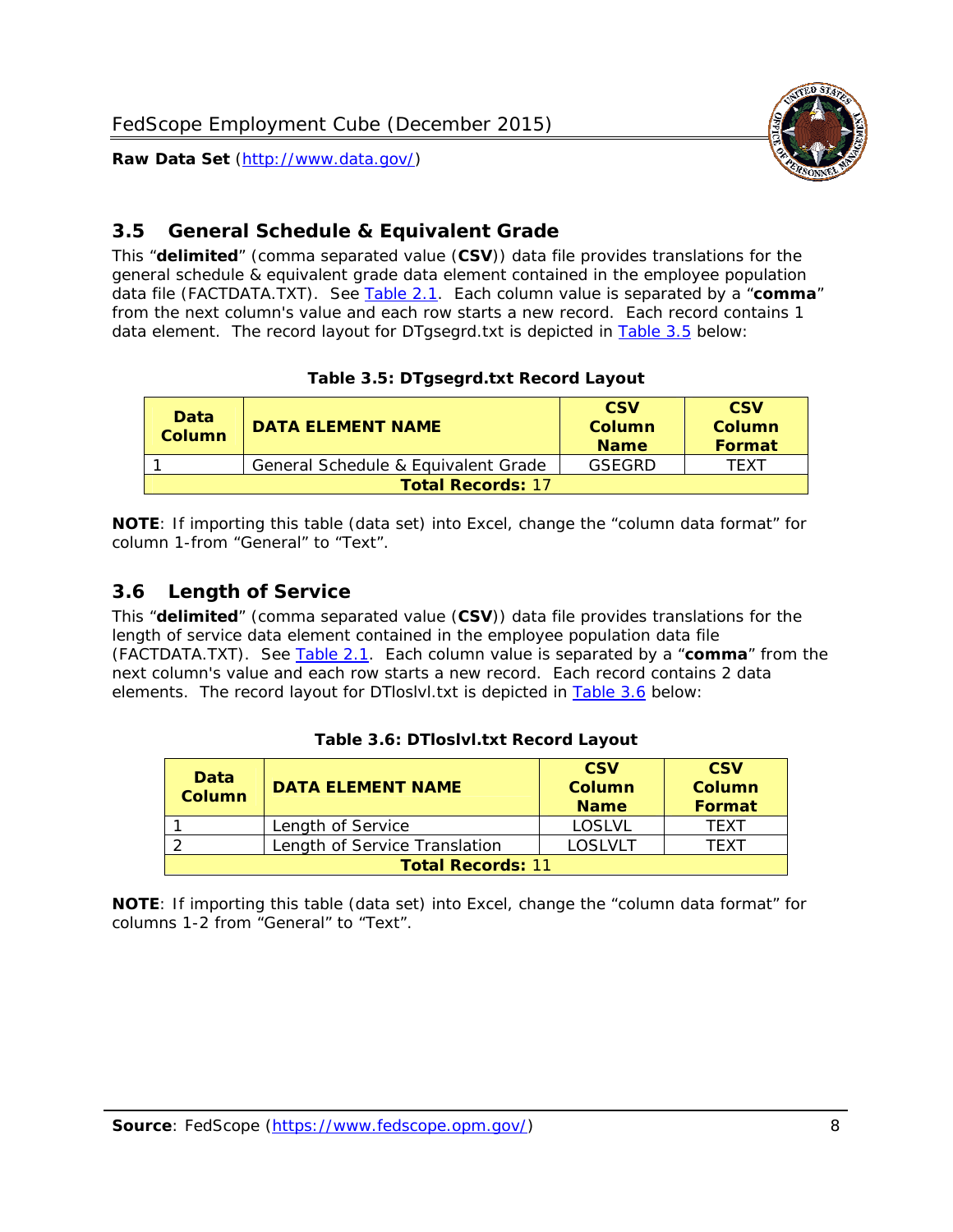

### <span id="page-9-0"></span>*3.7 Occupation*

<span id="page-9-4"></span>This "**delimited**" (comma separated value (**CSV**)) data file provides translations for the occupation data element contained in the employee population data file (FACTDATA.TXT). See [Table 2.1](#page-4-1). Each column value is separated by a "**comma**" from the next column's value and each row starts a new record. Each record contains 6 data elements. The record layout for DTocc.txt is depicted in [Table 3.7](#page-9-4) below:

<span id="page-9-2"></span>

| Data<br><b>Column</b>     | <b>DATA ELEMENT NAME</b>             | <b>CSV</b><br>Column<br><b>Name</b> | <b>CSV</b><br><b>Column</b><br><b>Format</b> |
|---------------------------|--------------------------------------|-------------------------------------|----------------------------------------------|
|                           | Occupation Type                      | <b>OCCTYP</b>                       | <b>TEXT</b>                                  |
|                           | Occupation Type Translation          | <b>OCCTYPT</b>                      | <b>TEXT</b>                                  |
| 3                         | <b>Occupation Family</b>             | <b>OCCFAM</b>                       | <b>TEXT</b>                                  |
|                           | <b>Occupation Family Translation</b> | <b>OCCFAMT</b>                      | <b>TEXT</b>                                  |
| 5                         | Occupation                           | <b>OCC</b>                          | <b>TEXT</b>                                  |
|                           | <b>Occupation Translation</b>        | <b>OCCT</b>                         | <b>TEXT</b>                                  |
| <b>Total Records: 683</b> |                                      |                                     |                                              |

#### **Table 3.7: DTocc.txt Record Layout**

**NOTE**: If importing this table (data set) into Excel, change the "column data format" for columns 1-6 from "General" to "Text".

#### <span id="page-9-1"></span>*3.8 Occupation Category*

<span id="page-9-5"></span>This "**delimited**" (comma separated value (**CSV**)) data file provides translations for the occupation category data element contained in the employee population data file (FACTDATA.TXT). See [Table 2.1](#page-4-1). Each column value is separated by a "**comma**" from the next column's value and each row starts a new record. Each record contains 2 data elements. The record layout for DTpatco.txt is depicted in [Table 3.8](#page-9-5) below:

<span id="page-9-3"></span>

| Data<br><b>Column</b>   | <b>DATA ELEMENT NAME</b>        | <b>CSV</b><br>Column<br><b>Name</b> | <b>CSV</b><br>Column<br>Format |  |
|-------------------------|---------------------------------|-------------------------------------|--------------------------------|--|
|                         | <b>Occupation Category</b>      | <b>PATCO</b>                        | <b>TFXT</b>                    |  |
|                         | Occupation Category Translation | <b>PATCOT</b>                       | TFXT                           |  |
| <b>Total Records: 7</b> |                                 |                                     |                                |  |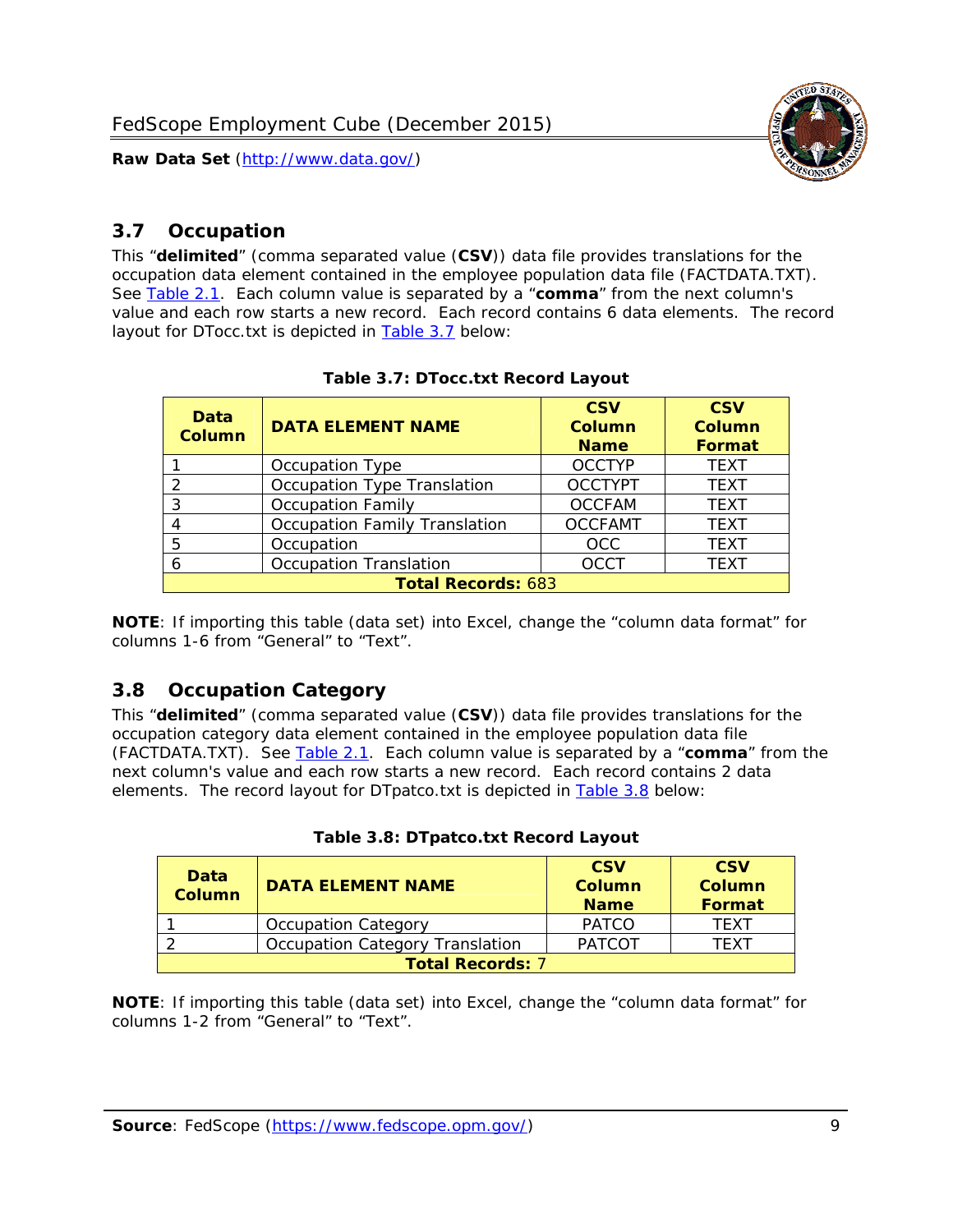

#### <span id="page-10-0"></span>*3.9 Pay Plan & Grade*

<span id="page-10-4"></span>This "**delimited**" (comma separated value (**CSV**)) data file provides translations for the pay plan & grade data element contained in the employee population data file (FACTDATA.TXT). See [Table 2.1](#page-4-1). Each column value is separated by a "**comma**" from the next column's value and each row starts a new record. Each record contains 7 data elements. The record layout for DTppgrd.txt is depicted in **Table 3.9** below:

<span id="page-10-2"></span>

| Data<br>Column              | <b>DATA ELEMENT NAME</b>   | <b>CSV</b><br>Column<br><b>Name</b> | <b>CSV</b><br>Column<br><b>Format</b> |  |
|-----------------------------|----------------------------|-------------------------------------|---------------------------------------|--|
|                             | Pay Plan Type              | <b>PPTYP</b>                        | <b>TEXT</b>                           |  |
| $\mathcal{P}$               | Pay Plan Type Translation  | <b>PPTYPT</b>                       | <b>TEXT</b>                           |  |
| 3                           | Pay Plan Group             | <b>PPGROUP</b>                      | <b>TEXT</b>                           |  |
|                             | Pay Plan Group Translation | <b>PPGROUPT</b>                     | <b>TEXT</b>                           |  |
| 5                           | Pay Plan                   | <b>PAYPLAN</b>                      | <b>TEXT</b>                           |  |
| 6                           | Pay Plan Translation       | <b>PAYPLANT</b>                     | <b>TEXT</b>                           |  |
|                             | Pay Plan & Grade           | <b>PPGRD</b>                        | <b>TEXT</b>                           |  |
| <b>Total Records: 1,023</b> |                            |                                     |                                       |  |

#### **Table 3.9: DTppgrd.txt Record Layout**

**NOTE**: If importing this table (data set) into Excel, change the "column data format" for columns 1-7 from "General" to "Text".

## <span id="page-10-1"></span>*3.10 Salary Level*

<span id="page-10-5"></span><span id="page-10-3"></span>This "**delimited**" (comma separated value (**CSV**)) data file provides translations for the salary level data element contained in the employee population data file (FACTDATA.TXT). See [Table 2.1](#page-4-1). Each column value is separated by a "**comma**" from the next column's value and each row starts a new record. Each record contains 2 data elements. The record layout for DTsallvl.txt is depicted in [Table 3.10](#page-10-5) below:

| <b>Data</b><br>Column    | <b>DATA ELEMENT NAME</b>        | <b>CSV</b><br>Column<br><b>Name</b> | <b>CSV</b><br>Column<br><b>Format</b> |
|--------------------------|---------------------------------|-------------------------------------|---------------------------------------|
|                          | Salary Level                    | <b>SALLVL</b>                       | TFXT                                  |
|                          | <b>Salary Level Translation</b> | SAI I VI T                          | TEXT                                  |
| <b>Total Records: 19</b> |                                 |                                     |                                       |

| Table 3.10: DTsallvl.txt Record Layout |  |
|----------------------------------------|--|
|----------------------------------------|--|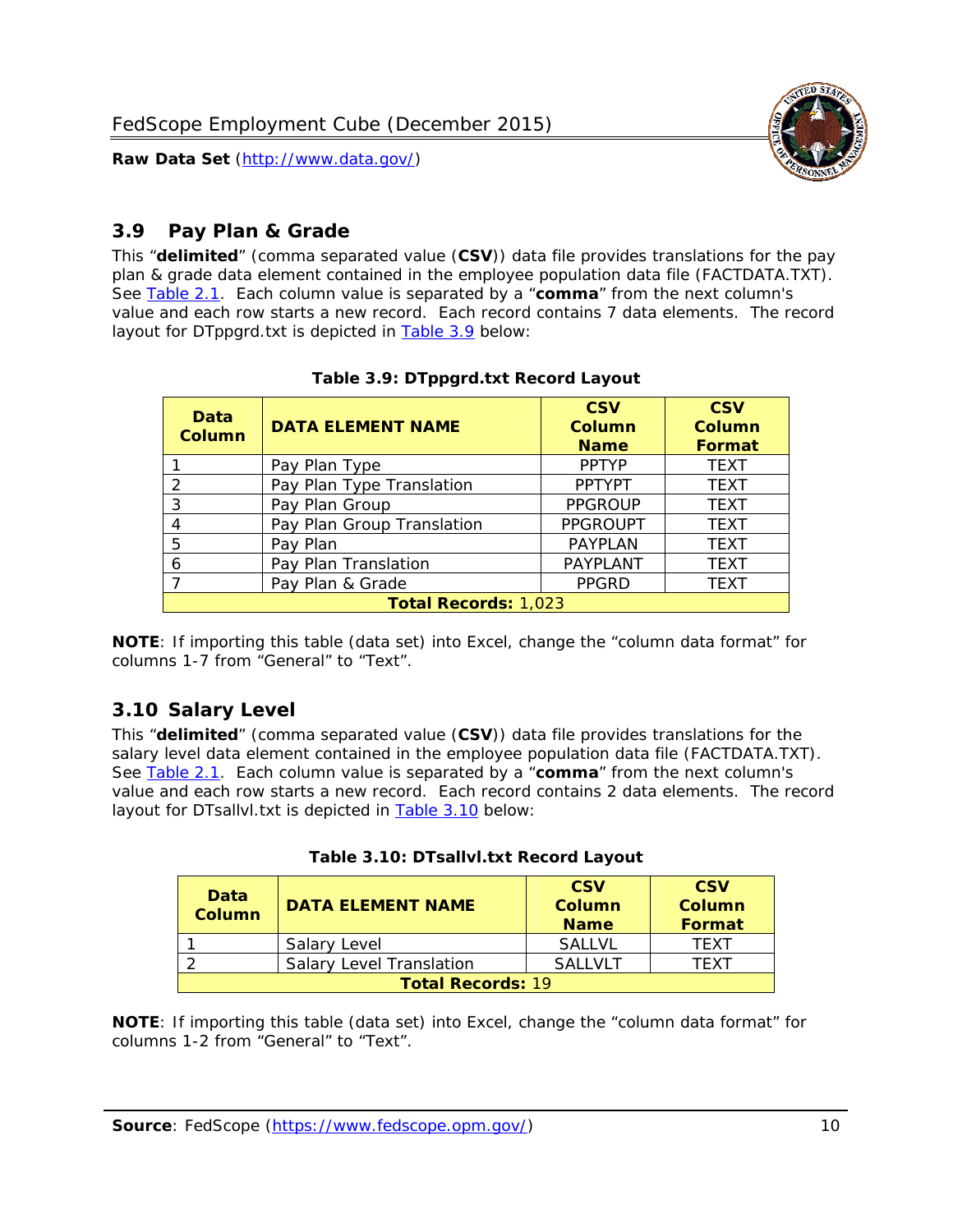

#### <span id="page-11-0"></span>*3.11 STEM Occupations*

<span id="page-11-4"></span>This "**delimited**" (comma separated value (**CSV**)) data file provides translations for the STEM occupations data element contained in the employee population data file (FACTDATA.TXT). See [Table 2.1](#page-4-1). Each column value is separated by a "**comma**" from the next column's value and each row starts a new record. Each record contains 6 data elements. The record layout for DTstemocc.txt is depicted in [Table 3.11](#page-11-4) below:

<span id="page-11-2"></span>

| <b>Data</b><br><b>Column</b> | <b>DATA ELEMENT NAME</b>                     | <b>CSV</b><br><b>Column</b><br><b>Name</b> | <b>CSV</b><br>Column<br><b>Format</b> |  |
|------------------------------|----------------------------------------------|--------------------------------------------|---------------------------------------|--|
|                              | <b>STEM Occupation Aggregate</b>             | <b>STEMAGG</b>                             | <b>TEXT</b>                           |  |
|                              | <b>STEM Occupation Aggregate Translation</b> | <b>STEMAGGT</b>                            | <b>TEXT</b>                           |  |
| 3                            | <b>STEM Occupation Type</b>                  | <b>STEMTYP</b>                             | <b>TEXT</b>                           |  |
|                              | <b>STEM Occupation Type Translation</b>      | <b>STEMTYPT</b>                            | <b>TEXT</b>                           |  |
| 5                            | <b>STEM Occupation</b>                       | <b>STEMOCC</b>                             | <b>TEXT</b>                           |  |
|                              | <b>STEM Occupation Translation</b>           | <b>STEMOCCT</b>                            | <b>TEXT</b>                           |  |
| <b>Total Records: 69</b>     |                                              |                                            |                                       |  |

#### **Table 3.11: DTstemocc.txt Record Layout**

**NOTE**: If importing this table (data set) into Excel, change the "column data format" for columns 1-6 from "General" to "Text".

# <span id="page-11-1"></span>*3.12 Supervisory Status*

This "**delimited**" (comma separated value (**CSV**)) data file provides translations for the supervisory status data element contained in the employee population data file (FACTDATA.TXT). See [Table 2.1](#page-4-1). Each column value is separated by a "**comma**" from the next column's value and each row starts a new record. Each record contains 4 data elements. The record layout for DTsuper.txt is depicted in [Table 3.12](#page-11-5) below:

<span id="page-11-5"></span><span id="page-11-3"></span>

| Data<br><b>Column</b>   | <b>DATA ELEMENT NAME</b>              | <b>CSV</b><br>Column<br><b>Name</b> | <b>CSV</b><br><b>Column</b><br>Format |  |
|-------------------------|---------------------------------------|-------------------------------------|---------------------------------------|--|
|                         | <b>Supervisory Status Type</b>        | <b>SUPFRTYP</b>                     | <b>TEXT</b>                           |  |
|                         | Supervisory Status Type Translation   | <b>SUPERTYPT</b>                    | <b>TEXT</b>                           |  |
|                         | <b>Supervisory Status</b>             | <b>SUPERVIS</b>                     | <b>TEXT</b>                           |  |
|                         | <b>Supervisory Status Translation</b> | <b>SUPERVIST</b>                    | <b>TEXT</b>                           |  |
| <b>Total Records: 7</b> |                                       |                                     |                                       |  |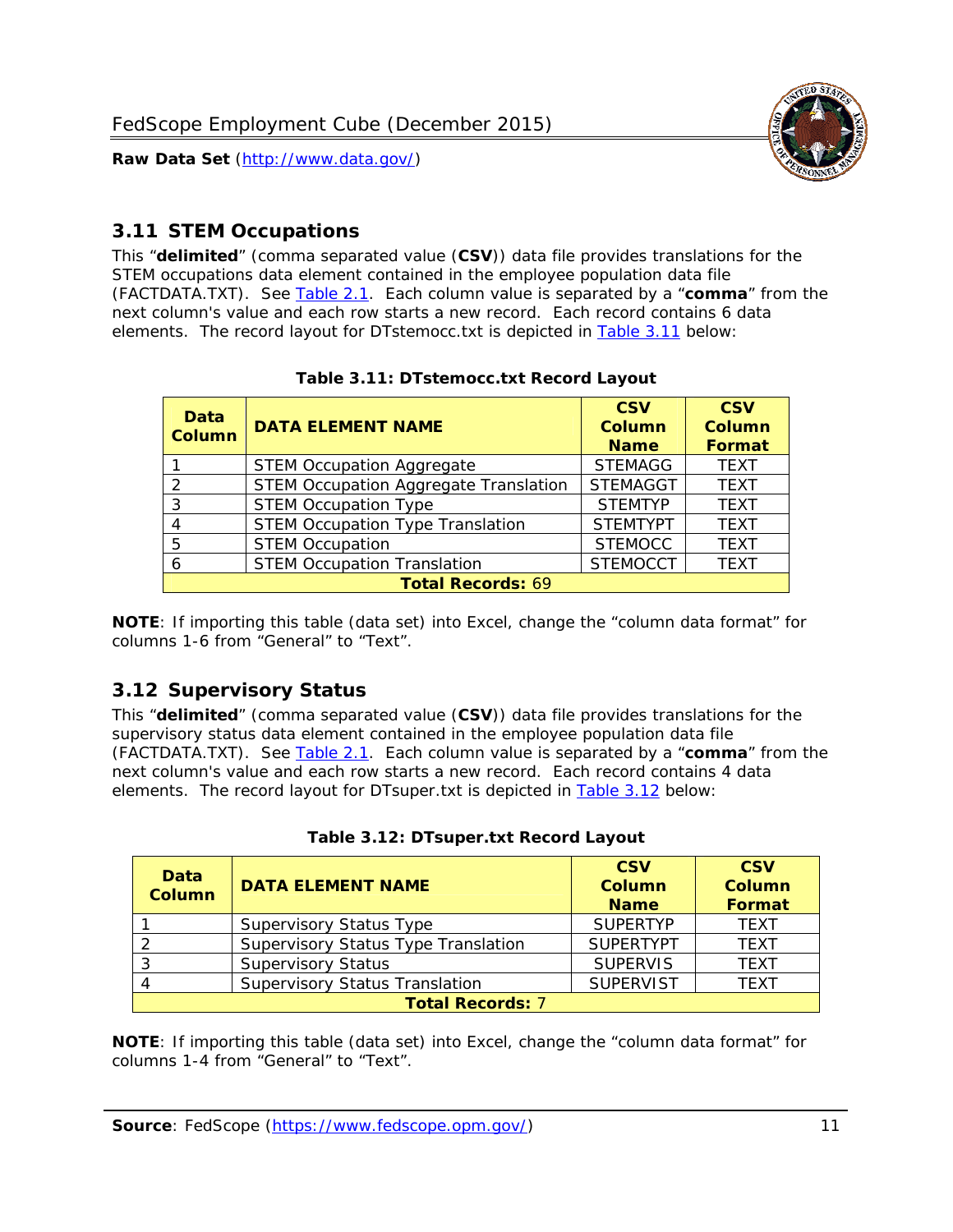

### <span id="page-12-0"></span>*3.13 Type of Appointment*

This "**delimited**" (comma separated value (**CSV**)) data file provides translations for the type of appointment data element contained in the employee population data file (FACTDATA.TXT). See [Table 2.1](#page-4-1). Each column value is separated by a "**comma**" from the next column's value and each row starts a new record. Each record contains 4 data elements. The record layout for DTtoa.txt is depicted in [Table 3.13](#page-12-4) below:

<span id="page-12-4"></span><span id="page-12-2"></span>

| Data<br><b>Column</b> | <b>DATA ELEMENT NAME</b>             | <b>CSV</b><br><b>Column</b><br><b>Name</b> | <b>CSV</b><br><b>Column</b><br>Format |
|-----------------------|--------------------------------------|--------------------------------------------|---------------------------------------|
|                       | Type of Appointment Type             | <b>TOATYP</b>                              | <b>TEXT</b>                           |
|                       | Type of Appointment Type Translation | <b>TOATYPT</b>                             | <b>TEXT</b>                           |
|                       | Type of Appointment                  | TOA                                        | <b>TEXT</b>                           |
|                       | Type of Appointment Translation      | TOAT                                       | <b>TFXT</b>                           |
|                       | <b>Total Records: 21</b>             |                                            |                                       |

#### **Table 3.13: DTtoa.txt Record Layout**

**NOTE**: If importing this table (data set) into Excel, change the "column data format" for columns 1-4 from "General" to "Text".

#### <span id="page-12-1"></span>*3.14 Work Schedule*

<span id="page-12-5"></span>This "**delimited**" (comma separated value (**CSV**)) data file provides translations for the work schedule data element contained in the employee population data file (FACTDATA.TXT). See [Table 2.1](#page-4-1). Each column value is separated by a "**comma**" from the next column's value and each row starts a new record. Each record contains 4 data elements. The record layout for DTwrksch.txt is depicted in [Table 3.14](#page-12-5) below:

<span id="page-12-3"></span>

| Data<br><b>Column</b>    | <b>DATA ELEMENT NAME</b>       | <b>CSV</b><br><b>Column</b><br><b>Name</b> | <b>CSV</b><br><b>Column</b><br>Format |  |
|--------------------------|--------------------------------|--------------------------------------------|---------------------------------------|--|
|                          | Work Schedule Type             | <b>WSTYP</b>                               | <b>TEXT</b>                           |  |
|                          | Work Schedule Type Translation | <b>WSTYPT</b>                              | <b>TFXT</b>                           |  |
| 3                        | Work Schedule                  | <b>WORKSCH</b>                             | <b>TFXT</b>                           |  |
|                          | Work Schedule Translation      | <b>WORKSCHT</b>                            | <b>TEXT</b>                           |  |
| <b>Total Records: 12</b> |                                |                                            |                                       |  |

|  | Table 3.14: DTwrksch.txt Record Layout |  |
|--|----------------------------------------|--|
|  |                                        |  |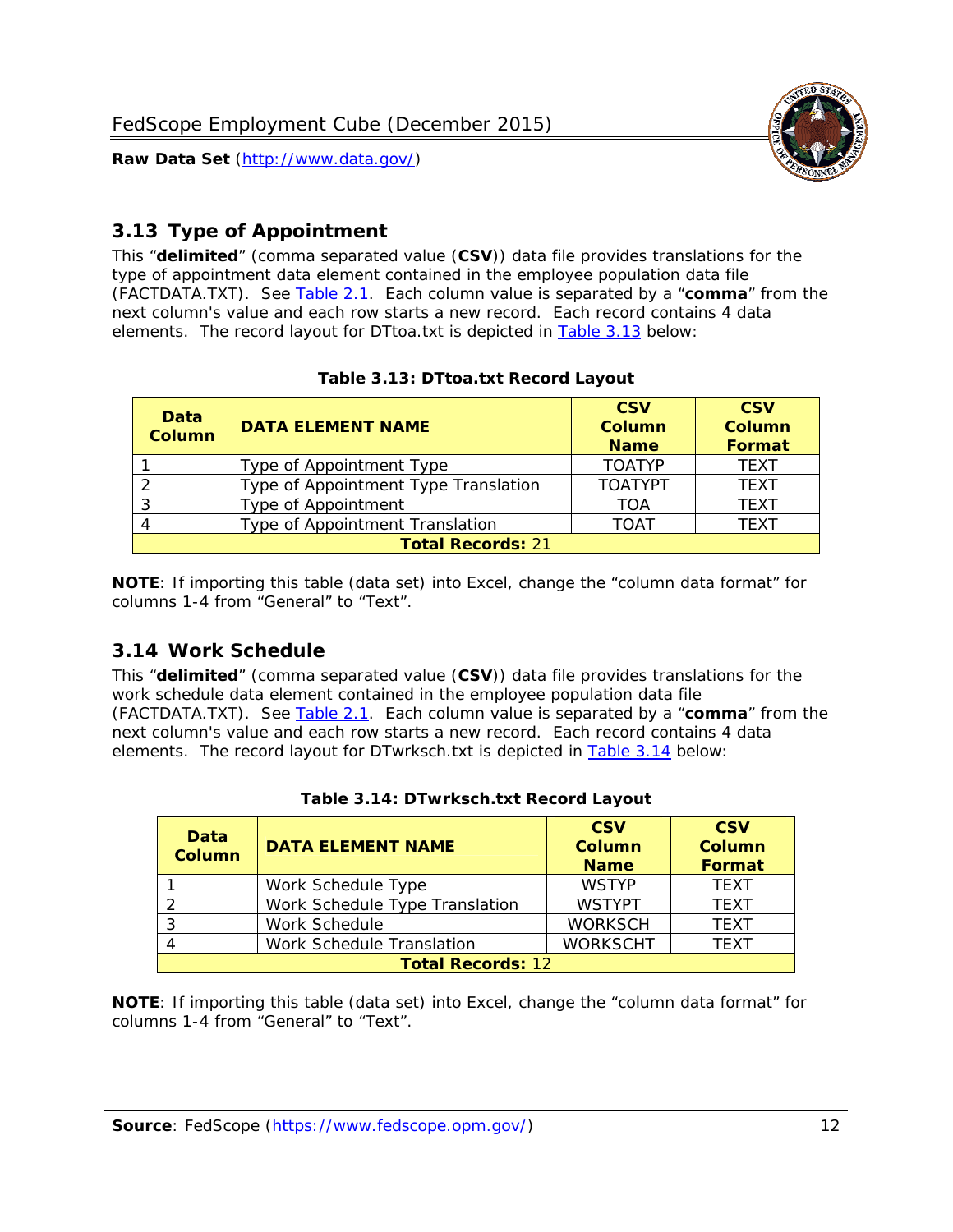

#### <span id="page-13-0"></span>*3.15 Work Status*

<span id="page-13-4"></span><span id="page-13-2"></span>This "**delimited**" (comma separated value (**CSV**)) data file provides translations for the work status data element contained in the employee population data file (FACTDATA.TXT). See [Table 2.1](#page-4-1). Each column value is separated by a "**comma**" from the next column's value and each row starts a new record. Each record contains 2 data elements. The record layout for DTwkstat.txt is depicted in [Table 3.15](#page-13-4) below:

| Data<br><b>Column</b>   | <b>DATA ELEMENT NAME</b>       | <b>CSV</b><br>Column<br><b>Name</b> | <b>CSV</b><br>Column<br><b>Format</b> |
|-------------------------|--------------------------------|-------------------------------------|---------------------------------------|
|                         | <b>Work Status</b>             | <b>WORKSTAT</b>                     | TFXT                                  |
|                         | <b>Work Status Translation</b> | <b>WORKSTATT</b>                    | TFXT                                  |
| <b>Total Records: 2</b> |                                |                                     |                                       |

#### **Table 3.15: DTwkstat.txt Record Layout**

**NOTE**: If importing this table (data set) into Excel, change the "column data format" for columns 1-2 from "General" to "Text".

#### <span id="page-13-1"></span>*3.16 Date*

<span id="page-13-5"></span><span id="page-13-3"></span>This "**delimited**" (comma separated value (**CSV**)) data file provides translations for the status file month date data element contained in the employee population data file (FACTDATA.TXT). See [Table 2.1](#page-4-1). Each column value is separated by a "**comma**" from the next column's value and each row starts a new record. Each record contains 2 data elements. The record layout for DTdate.txt is depicted in [Table 3.16](#page-13-5) below:

| Data<br><b>Column</b>   | <b>DATA ELEMENT NAME</b> | <b>CSV</b><br>Column<br><b>Name</b> | <b>CSV</b><br>Column<br><b>Format</b> |
|-------------------------|--------------------------|-------------------------------------|---------------------------------------|
|                         | File Date                | <b>DATECODE</b>                     | TFXT                                  |
|                         | File Date Translation    | <b>DATECODET</b>                    | TFXT                                  |
| <b>Total Records: 1</b> |                          |                                     |                                       |

**Table 3.16: DTdate.txt Record Layout**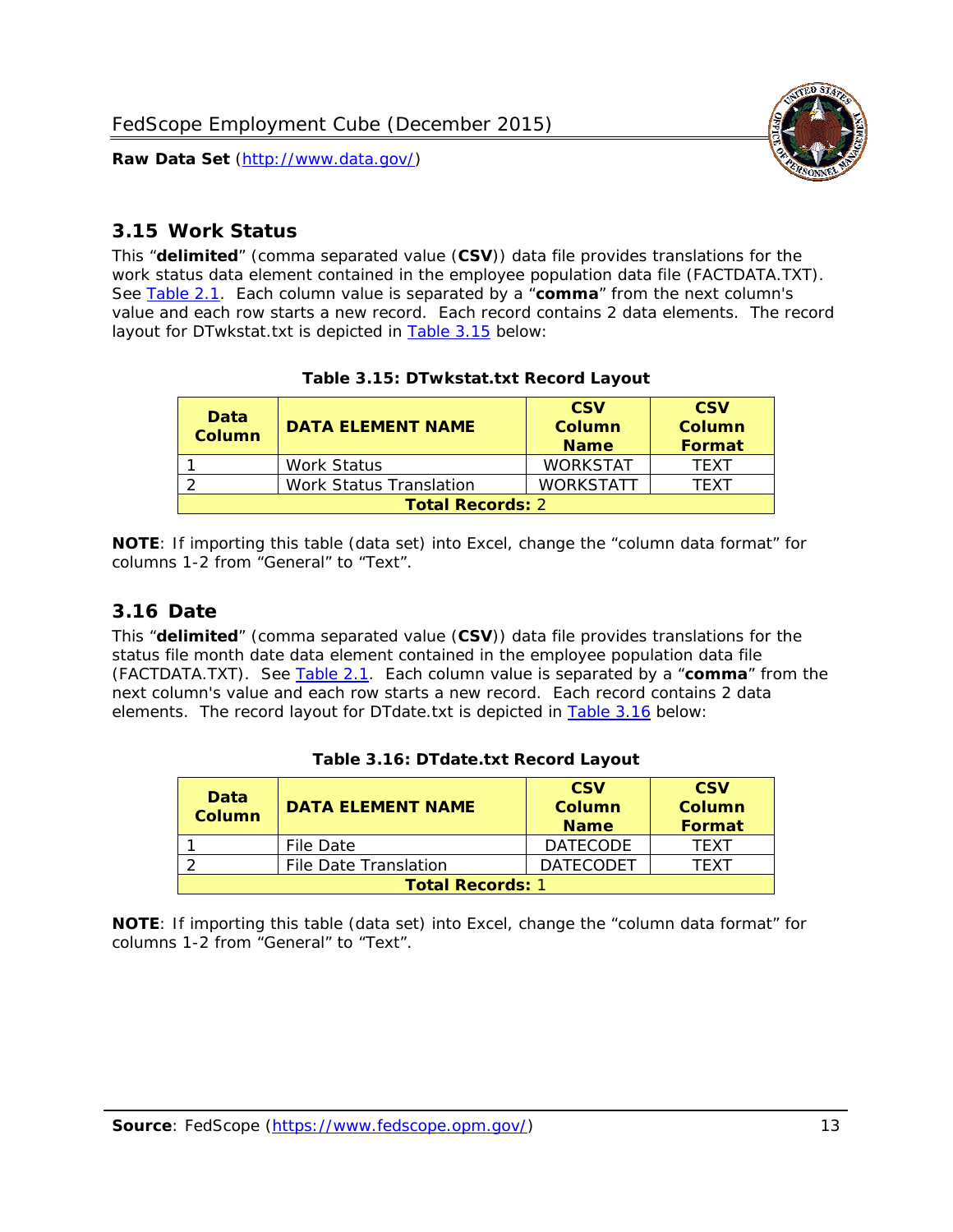

### <span id="page-14-0"></span>*3.17 Employment*

There is no translation file for this data element. Every record in the employee population data file (FACTDATA.TXT) contains a value of "1" for this field. See Chapter [4.17](#page-16-8) for definition of **Employment**.

#### <span id="page-14-1"></span>*3.18 Average Salary*

There is no translation file for this data element. See Chapter [4.18](#page-17-1) for definition of [Average](#page-17-1) **[Salary](#page-17-1) [Average Salary.](#page-17-1)** 

#### <span id="page-14-2"></span>*3.19 Average Length of Service*

There is no translation file for this data element. See Chapter [4.19](#page-17-2) for definition of [Average](#page-17-2) Length of Service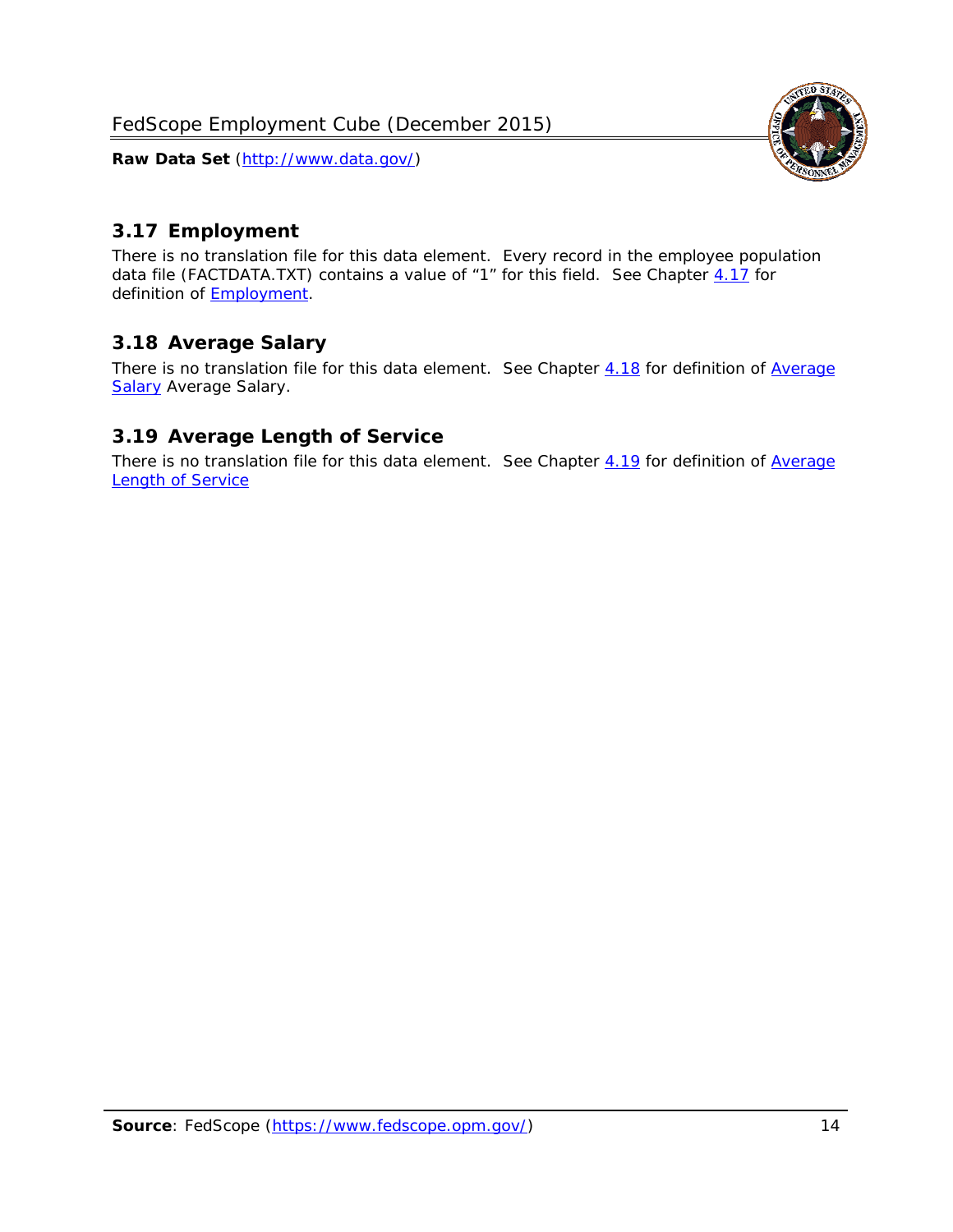

# <span id="page-15-0"></span>**4 DATA DEFINITIONS**

#### <span id="page-15-1"></span>*4.1 Agency*

The employing organization.

#### <span id="page-15-2"></span>*4.2 Location*

The official duty station of an employee. Locations in the United States are defined in terms of states. Locations outside the United States are defined in terms of countries and U.S. territories.

#### <span id="page-15-3"></span>*4.3 Age*

An employee's age. Age is displayed in five-year intervals, except for an initial interval of less than 20 years and a final interval of 65 years or more.

#### <span id="page-15-4"></span>*4.4 Education Level*

The extent of an employee's educational attainment from an accredited institution.

#### <span id="page-15-5"></span>*4.5 General Schedule & Equivalent Grade*

The General Schedule grade for pay plans in the General Schedule and Equivalent pay plan category (See [Pay Plan & Grade](#page-16-0)).

#### <span id="page-15-6"></span>*4.6 Length of Service*

The number of years of Federal civilian employment, creditable military service, and other service made creditable by specific legislation. Length of service is grouped by five-year intervals, except for:

- a. the initial intervals of less than 1 year, 1-2 years, and 3-4 years and
- b. the final interval of 35 years or more.

#### <span id="page-15-7"></span>*4.7 Occupation*

An employee's occupation as defined by the Office of Personnel Management (OPM).

#### <span id="page-15-8"></span>*4.8 Occupation Category*

Occupational categories are defined by the educational requirements of the occupation and the subject matter and level of difficulty or responsibility of the work.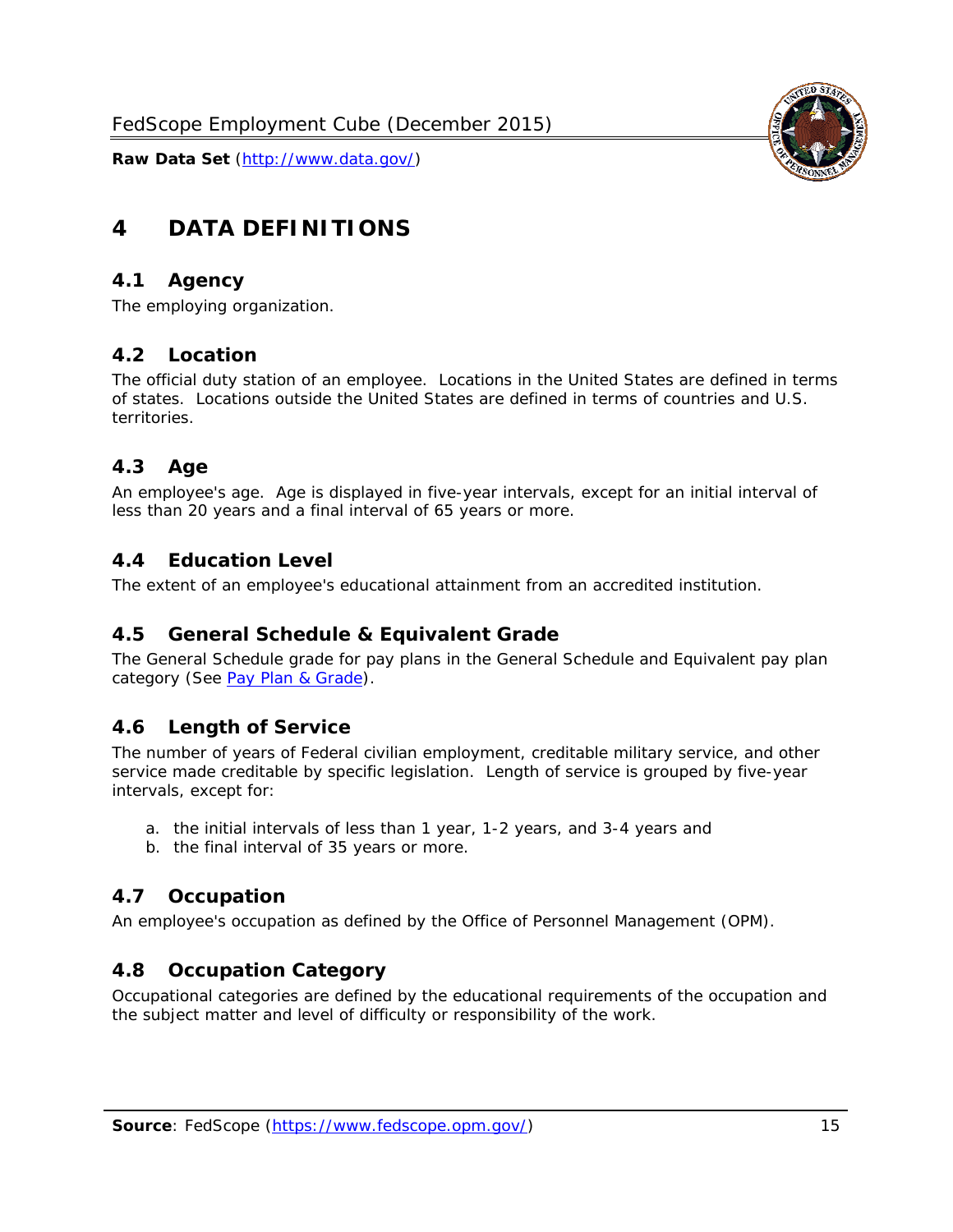

## <span id="page-16-0"></span>*4.9 Pay Plan & Grade*

The pay system and, where applicable, the grade used to determine an employee's basic pay rate. Grade denotes a hierarchical position in a pay plan and is sometimes referred to as level, class, rank, or pay band.

## <span id="page-16-1"></span>*4.10 Salary Level*

An employee's adjusted basic pay, which is an annualized rate of pay. Adjusted basic pay is the sum of an employee's rate of basic pay plus any locality comparability payment and/or special pay adjustment for law enforcement officers. Salaries are grouped by \$10,000 intervals, except for an initial interval of less than \$20,000 and a final interval of \$180,000 or more.

An employee's actual earnings may be more or less than the annualized rate because of factors such as overtime, shift differentials, less than full time work, or leave without pay.

#### <span id="page-16-2"></span>*4.11 STEM Occupations*

Listing of occupations grouped into the following four occupational series:

- 1. **S**cience
- 2. **T**echnology
- 3. **E**ngineering
- 4. **M**athematics

#### <span id="page-16-3"></span>*4.12 Supervisory Status*

The nature of managerial, supervisory, or non-supervisory responsibility assigned to an employee's position.

#### <span id="page-16-4"></span>*4.13 Type of Appointment*

An employee's appointment in terms of permanence and competitiveness.

#### <span id="page-16-5"></span>*4.14 Work Schedule*

The time basis on which an employee is scheduled to work.

#### <span id="page-16-6"></span>*4.15 Work Status*

A combination of Type of Appointment and Work Schedule data elements. The Work Status data element is limited to "Non-Seasonal Full Time Permanent" and "Other Employees".

#### <span id="page-16-7"></span>*4.16 Date*

<span id="page-16-8"></span>The file date (e.g. December 2015 represented by 201512).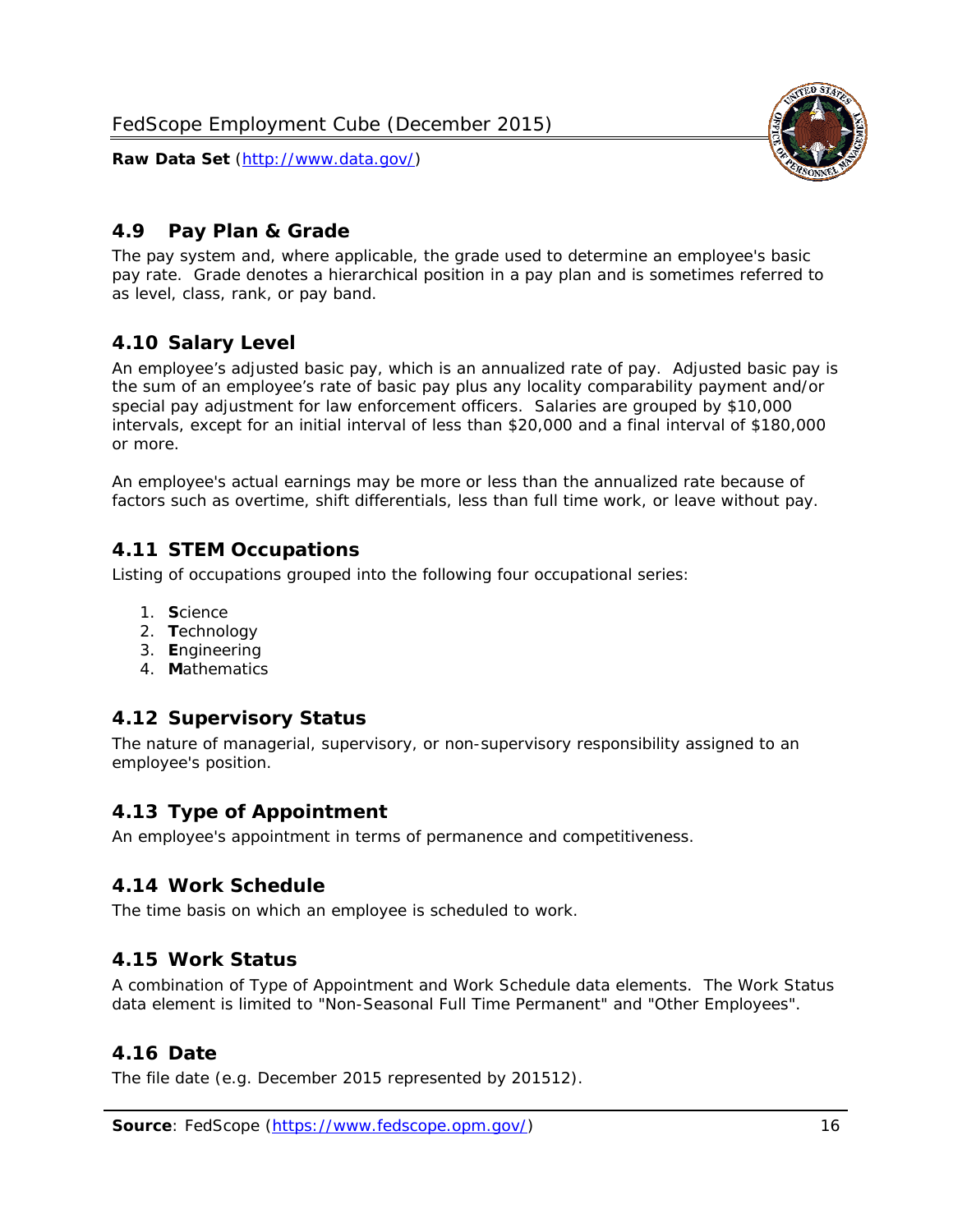

## <span id="page-17-0"></span>*4.17 Employment*

A measure representing the number of employees in pay status at the end of the quarter (or end of the pay period prior to the end of the quarter).

## <span id="page-17-1"></span>*4.18 Average Salary*

A measure representing the average adjusted basic pay, an annualized rate of pay. Adjusted basic pay is the sum of an employee's rate of basic pay and any locality comparability payment and/or special pay adjustment for law enforcement officers.

An employee's actual earnings may be more or less than the annualized rate because of factors such as overtime, shift differentials, less than full time work, or leave without pay.

Invalid salary values are excluded from the average. A large number of invalid values could invalidate the average. To obtain counts of invalid values, display the data using the Salary Level dimension (See [Salary Level\)](#page-16-1).

#### <span id="page-17-2"></span>*4.19 Average Length of Service*

A measure representing the average number of years of Federal civilian employment and creditable military service.

Invalid values are excluded from the average. A large number of invalid values could invalidate the average. To obtain counts of invalid values, display the data using the Length of Service dimension (See [Length of Service](#page-15-6)).